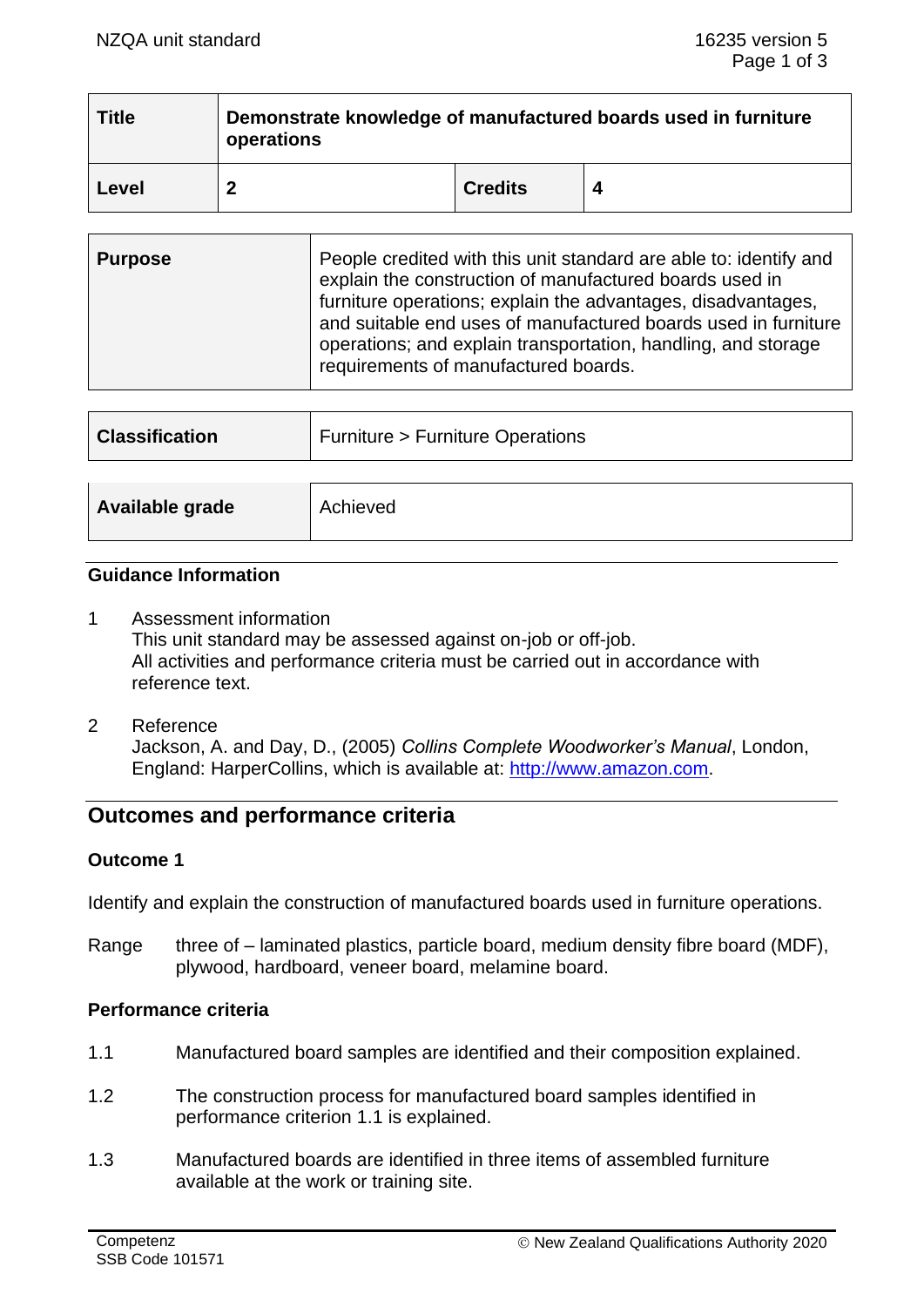# **Outcome 2**

Explain the advantages, disadvantages, and suitable end uses of manufactured boards used in furniture operations.

Range three of – laminated plastics, particle board, MDF, plywood, hardboard, veneer board, melamine board.

## **Performance criteria**

- 2.1 Advantages and disadvantages of manufactured boards used in furniture operations are explained.
	- Range three examples of advantages and three examples of disadvantages is required.
- 2.2 Suitable end uses of manufactured boards are explained.

Range two examples of suitable end uses is required.

#### **Outcome 3**

Explain transportation, handling, and storage requirements of manufactured boards.

#### **Performance criteria**

- 3.1 Transportation of manufactured boards is described in terms of requirements to avoid moisture, edge, and warping damage.
- 3.2 Unpacking of manufactured boards upon arrival is explained in terms of requirements to minimise damage.

Range evidence of two requirements is required.

- 3.3 Injuries that may occur when lifting and moving manufactured boards are identified and explained in terms of minimising the potential for these injuries to occur.
	- Range evidence of two potential injuries is required.
- 3.4 Storage of manufactured boards is explained in terms of requirements to ensure they are not distorted in any way.

Range evidence of five storage requirements is required.

| <b>Planned review date</b> | 31 December 2024 |
|----------------------------|------------------|
|                            |                  |